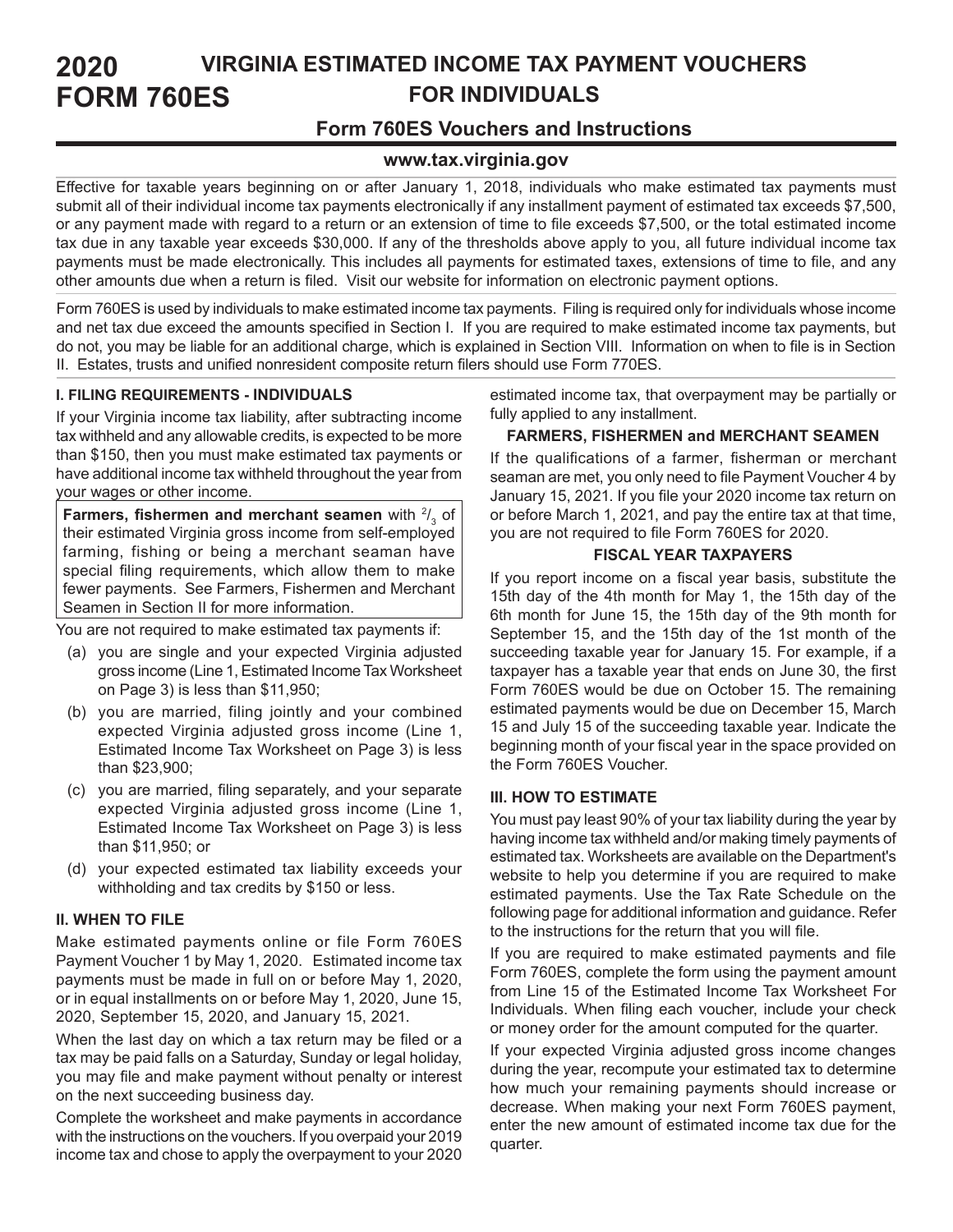# **TAX RATE SCHEDULE**

IF YOUR VIRGINIA TAXABLE INCOME IS: Not over \$3,000, your tax is 2% of your Virginia taxable income.

| TVOL OVER $\phi$ J,OOO, YOUR LAX IS Z 70 OR YOUR VIRGING LAXADIE INCORRE. |      |          |  |          |  |          |     |           |      |           |  |
|---------------------------------------------------------------------------|------|----------|--|----------|--|----------|-----|-----------|------|-----------|--|
|                                                                           | over |          |  | but not  |  | your tax |     |           |      | of excess |  |
|                                                                           |      |          |  | over     |  | is       |     |           | over |           |  |
|                                                                           |      | \$3.000  |  | \$5.000  |  | \$ 60    | $+$ | 3%        |      | \$3,000   |  |
|                                                                           |      | \$5.000  |  | \$17,000 |  | $$120 +$ |     | 5%        |      | \$5,000   |  |
|                                                                           |      | \$17,000 |  |          |  | \$720    |     | $+ 5.75%$ |      | \$17,000  |  |

# **TAX CREDITS and ADJUSTMENTS**

You may claim an expected tax credit or adjustment on the worksheet if:

- (a) you are a resident of Virginia and you will pay income tax to another state as a nonresident, except for the states of **Arizona, California, Oregon** or the **District of Columbia;**
- (b) you are a resident of one or more of the states listed above and you will pay income tax to Virginia as a nonresident;
- (c) you expect to qualify for one of the other available individual income tax credits; or
- (d) you qualify for the Spouse Tax Adjustment on Form 760.

For more information on determining if you qualify for any credits, see the instructions for the Virginia income tax return that you expect to file.

The personal exemptions, itemized or standard deductions and the child and dependent care deductions, if claimed, must be adjusted if you are a part-year resident. Refer to the Form 760PY instructions for details on computing these items.

Itemized deductions may be adjusted by Fixed Date Conformity items. Refer to the income tax instructions for further information.

# **IV. CHANGES IN INCOME OR EXEMPTIONS**

Even if you do not expect your income from sources other than wages on which Virginia tax is withheld for 2020 to be large enough to require making estimated income tax payments as of May 1, 2020, a change in income, deductions or exemptions may require you to file later in the year. If you later determine that you need to file, see the PAYMENT SCHEDULE.

If you file your 2020 income tax return and pay the balance of tax due in full by March 1, 2021, you are not required to make the estimated tax payment that would normally be due on January 15, 2021. If you file your return after March 1 without making the January payment, or if you have not paid the proper amount of estimated tax on any earlier due date, you may be liable for an additional charge for underpayment of estimated tax, computed on Form 760C. See Section VIII and the Form 760C instructions for more information.

# **V. WHO MAY FILE A JOINT FORM 760ES**

Spouses may file a joint declaration unless (a) they are legally separated or divorced, (b) they have different taxable years, or (c) one spouse is a nonresident of Virginia (unless both are required to file a Virginia return).

If you file a joint Form 760ES, but do not file a joint income tax return, the estimated tax may be treated as the estimated tax of either spouse, or may be divided between both spouses  $\frac{2}{6}$  or either spouse, or may be divided between both spouses  $\frac{2}{6}$  as mutually agreed. Be sure to include the social security number for both spouses.

# **VI. WHERE TO FILE**

**Electronic Filing:** The Department provides two secure online options for submitting estimated payments: eForms and Individual iFile. Payments are made by Debit EFT and you may schedule your payment for a future date. Estimated payments may also be made using an ACH Credit transaction through your bank. Some banks may charge a fee for this service. An Electronic Payment Guide is available on the Department's website with information on how to submit ACH Credit payments to the Department.

**Mail:** If you choose not to file online, you may send your voucher and payment directly to the Department of Taxation, P.O. Box 1478, Richmond, VA 23218 or to the Virginia city or county where you live. A complete list of addresses is at the end of this document.

If you are a nonresident, file with the Department of Taxation or with the Virginia city or county in which the principal portion of the income from Virginia sources was received.

# **VII. WHERE TO GET HELP AND FORMS**

If you need assistance completing your return, call or visit the Commissioner of the Revenue, Director of Finance or Director of Tax Administration for your city or county or the Department of Taxation. Requests for information may also be addressed to the: **Virginia Department of Taxation, P.O. Box 1115, Richmond, VA 23218-1115,** or call **804-367-8031. Do not mail your income tax return to this address.** 

Forms may be downloaded from the Department's website or requests may be addressed to: **Virginia Department of Taxation, P.O. Box 1317, Richmond, VA 23218-1317**, or call **804-367-8031. Do not mail your income tax return to this address.**

Visit the Department's website, **www.tax.virginia.gov**, where you can obtain filing information, get answers to common questions, download forms and more.

# **VIII. UNDERPAYMENT OF ESTIMATED INCOME TAX**

Generally, an addition to tax is imposed by law if at least 90% (66 $\frac{2}{3}$ % if you are a farmer, fisherman or merchant seaman) of your total tax liability is not paid throughout the year by timely withholding and/or installments of estimated tax. The addition to tax does not apply if each required installment is paid on time and meets one of the following exceptions:

- (a)  $\,$  is at least 90% (66 $^{2}/_{3}$ % if you are a farmer, fisherman or merchant seaman) of the amount due on the basis of annualized income;
- (b) is at least 90% (66 $2/3$ % if you are a farmer, fisherman or merchant seaman) of the amount due on the basis of the actual taxable income;
- (c) is based on a tax computed by using your income for the preceding taxable year and the current year's tax rates and exemptions;
- (d) is equal to or exceeds the prior year's tax liability for each installment period and the prior year return was for a full year and reflected an income tax liability; or
- (e) the sum of all installment underpayments for the taxable year is \$150 or less.

If you do not meet an exception, your underpayment computation will be based on 90% of the current year's income tax liability or 100% of your liability for the preceding year, whichever is less. The addition to tax is computed on Form 760C (Form 760F for farmers, fishermen or merchant seamen).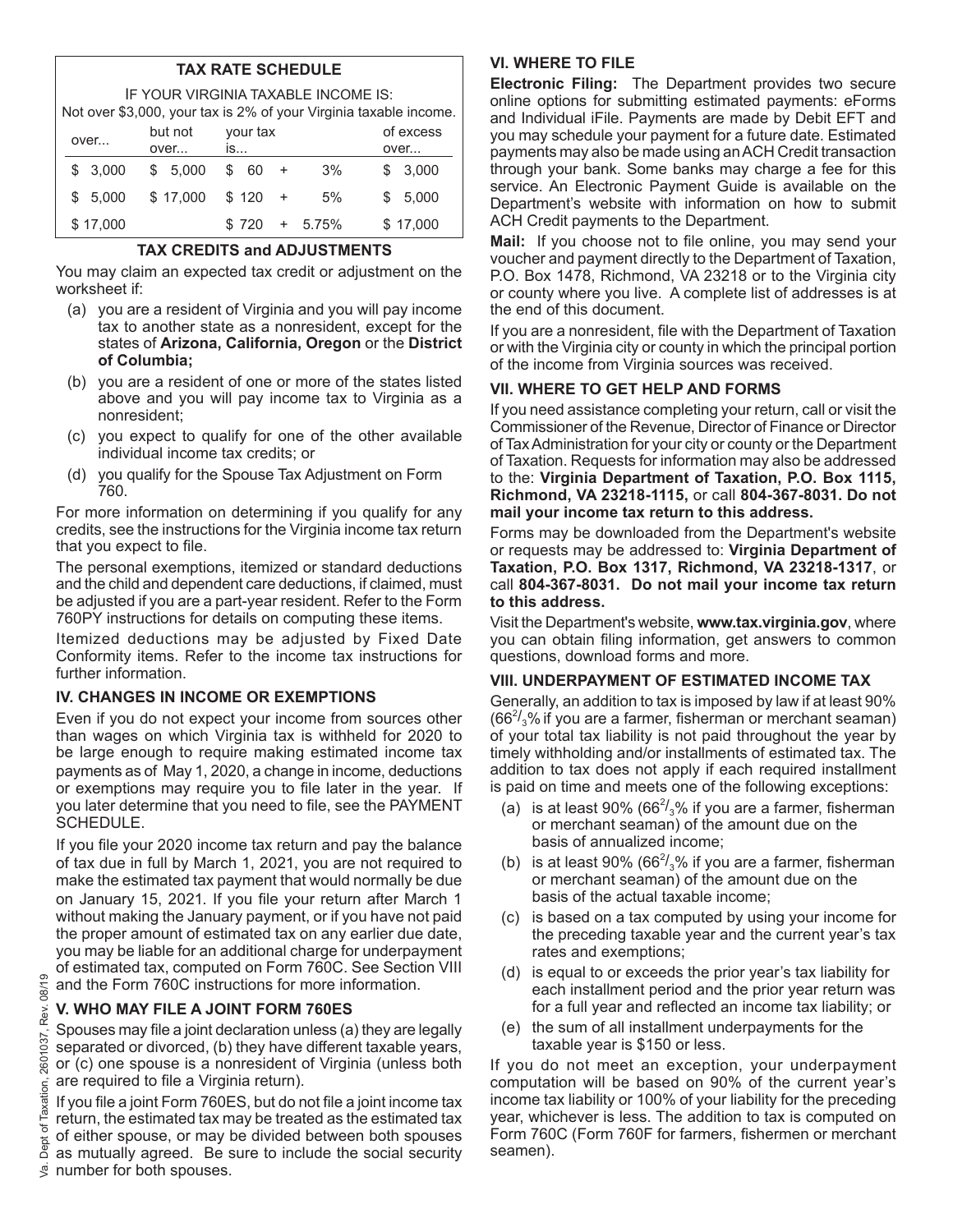| 2020 ESTIMATED INCOME TAX WORKSHEET FOR INDIVIDUALS<br>PART I - COMPUTE YOUR ESTIMATED 2020 VIRGINIA INCOME TAX                                                                                                   | <b>SPOUSE USE</b><br><b>ONLY</b> when using<br>filing Status 4 on | YOURSELF<br>Use for all<br>other filers |
|-------------------------------------------------------------------------------------------------------------------------------------------------------------------------------------------------------------------|-------------------------------------------------------------------|-----------------------------------------|
| See the instruction book for the income tax return you will file to determine the amounts for Lines 1 through 4.                                                                                                  | Form 760PY                                                        |                                         |
| 1. Expected Virginia ADJUSTED GROSS INCOME subject to tax in 2020 (includes the age deduction plus<br>additions to and subtractions from federal adjusted gross income).                                          |                                                                   |                                         |
|                                                                                                                                                                                                                   |                                                                   |                                         |
| 2a. If you will itemize deductions on your 2020 federal return, enter the estimated total of those deductions,<br>less state and local tax (Fixed Date Conformity adjustments should be made where applicable) 2a |                                                                   |                                         |
| OR                                                                                                                                                                                                                |                                                                   |                                         |
| 2b. If you will not itemize deductions, enter the standard deduction amount for your filing status.                                                                                                               |                                                                   |                                         |
| Single: \$4,500; Married, filing joint or combined return: \$9,000; Married, filing separately: \$4,500 2b                                                                                                        |                                                                   |                                         |
|                                                                                                                                                                                                                   |                                                                   |                                         |
| 4. Personal exemptions (Personal exemptions X \$930. Exemptions for "65 or older" & "Blind" X \$800) 4                                                                                                            |                                                                   |                                         |
|                                                                                                                                                                                                                   |                                                                   |                                         |
|                                                                                                                                                                                                                   |                                                                   |                                         |
| 7. Virginia Income Tax for the amount on Line 6 (See Tax Rate Schedule in Section III). 7                                                                                                                         |                                                                   |                                         |
|                                                                                                                                                                                                                   |                                                                   |                                         |
|                                                                                                                                                                                                                   |                                                                   |                                         |
| Refer to Section I before continuing to see if you are required to make estimated income tax payments.                                                                                                            |                                                                   |                                         |
| <b>PART II - COMPUTE YOUR ESTIMATED INCOME TAX PAYMENTS</b>                                                                                                                                                       |                                                                   |                                         |
| 11. Estimated 2020 Virginia income tax (Enter the amount from Line 10 above) 11                                                                                                                                   |                                                                   |                                         |
|                                                                                                                                                                                                                   |                                                                   |                                         |
|                                                                                                                                                                                                                   |                                                                   |                                         |
|                                                                                                                                                                                                                   |                                                                   |                                         |
| 15. INSTALLMENT PAYMENT AMOUNT. Divide the amount on Line 13 by the number of payments on Line 14.                                                                                                                |                                                                   |                                         |
| (If you had a 2019 overpayment credit, subtract the amount of the overpayment credit that you are applying to                                                                                                     |                                                                   |                                         |
| this installment.) Enter the amount here and on Form 760ES. Enclose your check or money order for this amount* 15                                                                                                 |                                                                   |                                         |
| * To pay electronically, see the Department's website www.tax.virginia.gov. Use the estimated tax payment record section to record your tax payments.                                                             |                                                                   |                                         |

### **PAYMENT SCHEDULE**

The estimated income tax return and payment of an individual, other than a self-employed farmer, fisherman, or merchant seaman is to be filed on or before May 1 of the taxable year, unless the requirements to file are not met until **after** April 15. Use the table below to determine the number and amount of each installment payment. (Fiscal year filers substitute the corresponding fiscal year months for the months specified in this table.)

| IF THE REQUIREMENTS ARE<br>FIRST MET IN THE TAXABLE | NUMBER OF<br><b>PAYMENTS</b> | FILE FORM<br>760ES ON OR | <b>USE VOUCHER</b><br><b>NUMBER</b> | THE FOLLOWING PERCENTAGES OF THE ESTIMATED<br>TAX ARE TO BE PAID ON OR BEFORE - |             |              |              |
|-----------------------------------------------------|------------------------------|--------------------------|-------------------------------------|---------------------------------------------------------------------------------|-------------|--------------|--------------|
| YEAR -                                              | <b>REQUIRED</b>              | <b>BEFORE</b>            |                                     | May 1                                                                           | June 15     | September 15 | January 15   |
| on or before April 15th                             |                              | May 1, 2020              |                                     | 25%                                                                             | 25%         | 25%          | 25%          |
| after April 15th and before June 2nd                |                              | June 15, 2020            |                                     | .                                                                               | $33^{1}/96$ | $33^{1}/2%$  | $33^{1/3}$ % |
| after June 1st and before Sept. 2nd                 |                              | Sept. 15, 2020           |                                     | .                                                                               | .           | 50%          | 50%          |
| after Sept. 1st and before Dec. 31st                |                              | Jan. 15, 2021            |                                     | .                                                                               | .           | .            | 100%         |

#### **2020 FORM 760ES - Voucher 1 Doc ID 762**

VIRGINIA ESTIMATED INCOME TAX PAYMENT VOUCHER FOR INDIVIDUALS

 $\Box$  Check here if this is your first payment for this taxable year.

 $\Box$  Check if this is a new address.

CALENDAR YEAR FILERS: DUE **MAY 1, 2020** OR FISCAL YEAR FILERS: BEGINNING MONTH:

0000000000 7620000 120057 000 Mail your voucher and payment to the Virginia Department of

| Your Social Security Number (SSN)              |    | Spouse's SSN (if filing a joint return)       |  |  |  |
|------------------------------------------------|----|-----------------------------------------------|--|--|--|
| <b>First Name</b>                              | MI | Last Name                                     |  |  |  |
| Spouse's First Name (if filing a joint return) | MI | Spouse's Last Name (if filing a joint return) |  |  |  |
| Address (Number and Street) of Taxpayer        |    |                                               |  |  |  |
| City, State and ZIP Code                       |    |                                               |  |  |  |
| Daytime Phone Number                           |    |                                               |  |  |  |

Taxation, P. O. Box 1478, Richmond, VA 23218-1478, or see pages 7-8 and use the address listed for the city or county where you intend to file.

If you file with the Department, make your check payable to the Department of Taxation. If you file locally, make your check payable to your local Treasurer.

# **Amount of payment**

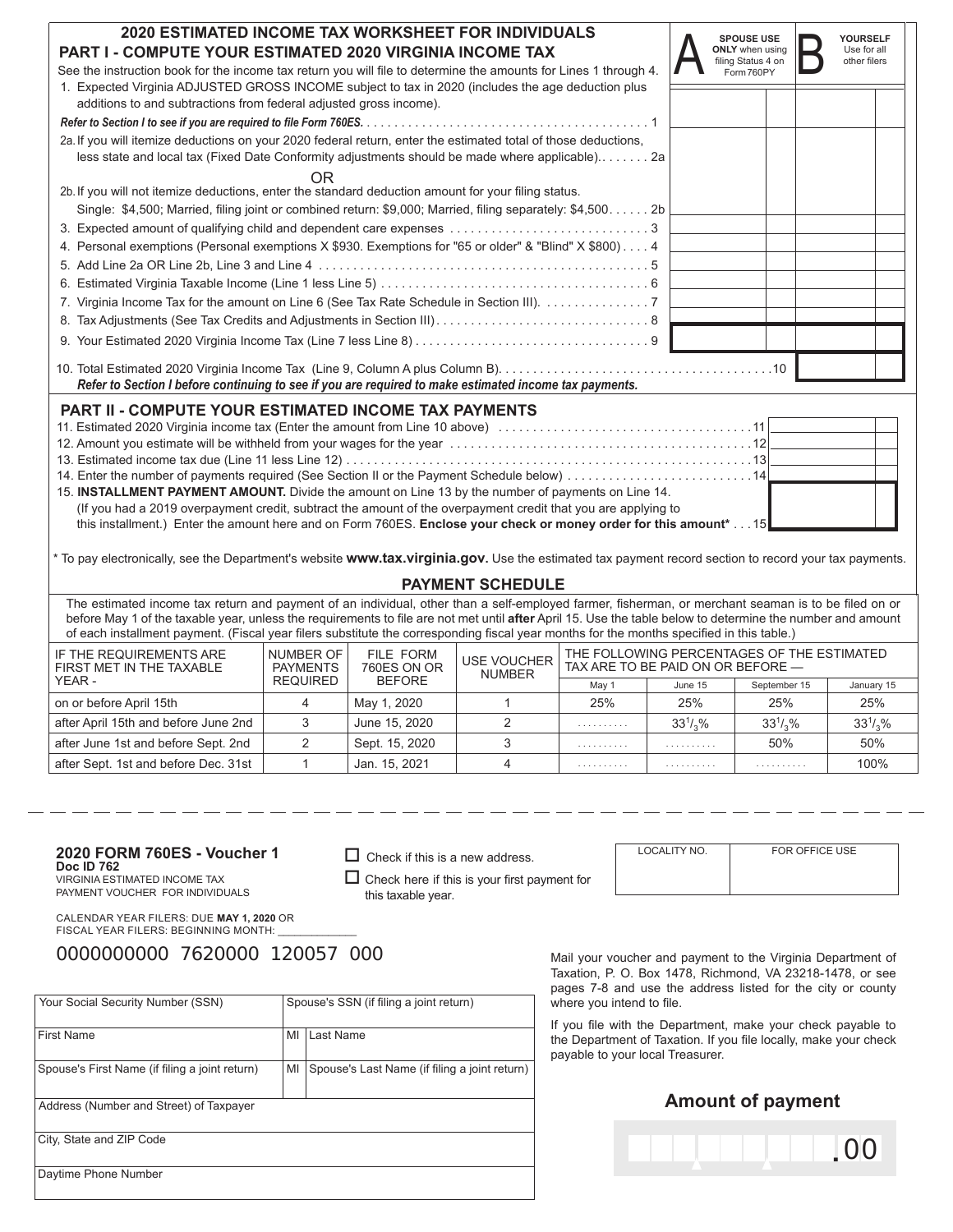## Payment Made With: Date Check or Money Order Number Check or Money Order Payment Amount Overpayment Credit Applied Total Amount Paid Voucher 1 Voucher 2 Voucher 3 Voucher 4 Total

# **2020 ESTIMATED TAX PAYMENT RECORD**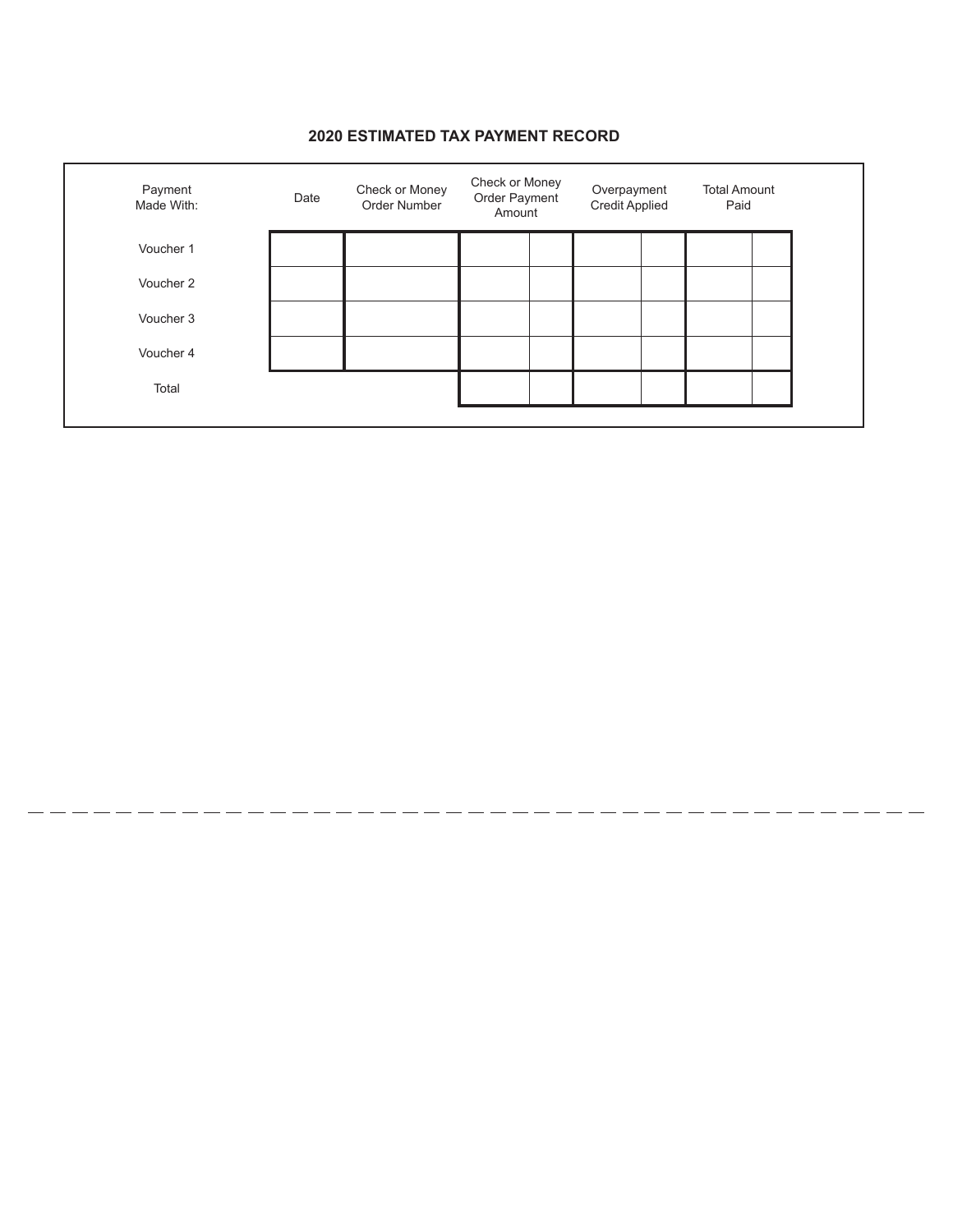**2020 FORM 760ES - Voucher 2**

CALENDAR YEAR FILERS: DUE **JUNE 15, 2020** OR FISCAL YEAR FILERS: BEGINNING MONTH:

# 0000000000 7620000 120065 000

Mail your voucher and payment to the Virginia Department of Taxation, P. O. Box 1478, Richmond, VA 23218-1478, or see pages 7-8 and use the address listed for the city or county where you intend to file.

If you file with the Department, make your check payable to the Department of Taxation. If you file locally, make your check payable to your local Treasurer.

# **Amount of payment**



LOCALITY NO. FOR OFFICE USE

**2020 FORM 760ES - Voucher 3 Doc ID 762**  VIRGINIA ESTIMATED INCOME TAX

PAYMENT VOUCHER FOR INDIVIDUALS

CALENDAR YEAR FILERS: DUE **SEPTEMBER 15, 2020** OR FISCAL YEAR FILERS: BEGINNING MONTH:

0000000000 7620000 120091 000

| Your Social Security Number (SSN)              |    | Spouse's SSN (if filing a joint return)       |
|------------------------------------------------|----|-----------------------------------------------|
| <b>First Name</b>                              | MI | Last Name                                     |
| Spouse's First Name (if filing a joint return) | MI | Spouse's Last Name (if filing a joint return) |
| Address (Number and Street) of Taxpayer        |    |                                               |
| City, State and ZIP Code                       |    |                                               |
| Daytime Phone Number                           |    |                                               |

Mail your voucher and payment to the Virginia Department of Taxation, P. O. Box 1478, Richmond, VA 23218-1478, or see pages 7-8 and use the address listed for the city or county where you intend to file.

If you file with the Department, make your check payable to the Department of Taxation. If you file locally, make your check payable to your local Treasurer.

# **Amount of payment**



**2020 FORM 760ES - Voucher 4 Doc ID 762** 

VIRGINIA ESTIMATED INCOME TAX PAYMENT VOUCHER FOR INDIVIDUALS  $\Box$  Check here if this is your first payment for this taxable year.

 $\Box$  Check if this is a new address.

 $\Box$  Check if this is a new address.

 $\Box$  Check if this is a new address.

this taxable year.

 $\Box$  Check here if this is your first payment for

this taxable year.

 $\Box$  Check here if this is your first payment for

LOCALITY NO. FOR OFFICE USE

CALENDAR YEAR FILERS: DUE **JANUARY 15, 2021** OR FISCAL YEAR FILERS: BEGINNING MONTH:

# 0000000000 7620000 121010 000

| Your Social Security Number (SSN)              |    | Spouse's SSN (if filing a joint return)       |  |  |  |
|------------------------------------------------|----|-----------------------------------------------|--|--|--|
| <b>First Name</b>                              | MI | Last Name                                     |  |  |  |
| Spouse's First Name (if filing a joint return) | MI | Spouse's Last Name (if filing a joint return) |  |  |  |
| Address (Number and Street) of Taxpayer        |    |                                               |  |  |  |
| City, State and ZIP Code                       |    |                                               |  |  |  |
| Daytime Phone Number                           |    |                                               |  |  |  |

Mail your voucher and payment to the Virginia Department of Taxation, P. O. Box 1478, Richmond, VA 23218-1478, or see pages 7-8 and use the address listed for the city or county where you intend to file.

If you file with the Department, make your check payable to the Department of Taxation. If you file locally, make your check payable to your local Treasurer.

# **Amount of payment**



| <b>First Name</b>                              | MI | Last Name                                     |
|------------------------------------------------|----|-----------------------------------------------|
|                                                |    |                                               |
| Spouse's First Name (if filing a joint return) | MI | Spouse's Last Name (if filing a joint return) |
|                                                |    |                                               |
| Address (Number and Street) of Taxpayer        |    |                                               |
|                                                |    |                                               |
| City, State and ZIP Code                       |    |                                               |
|                                                |    |                                               |
| Daytime Phone Number                           |    |                                               |
|                                                |    |                                               |

**Doc ID 762**  VIRGINIA ESTIMATED INCOME TAX PAYMENT VOUCHER FOR INDIVIDUALS

Your Social Security Number (SSN) Spouse's SSN (if filing a joint return)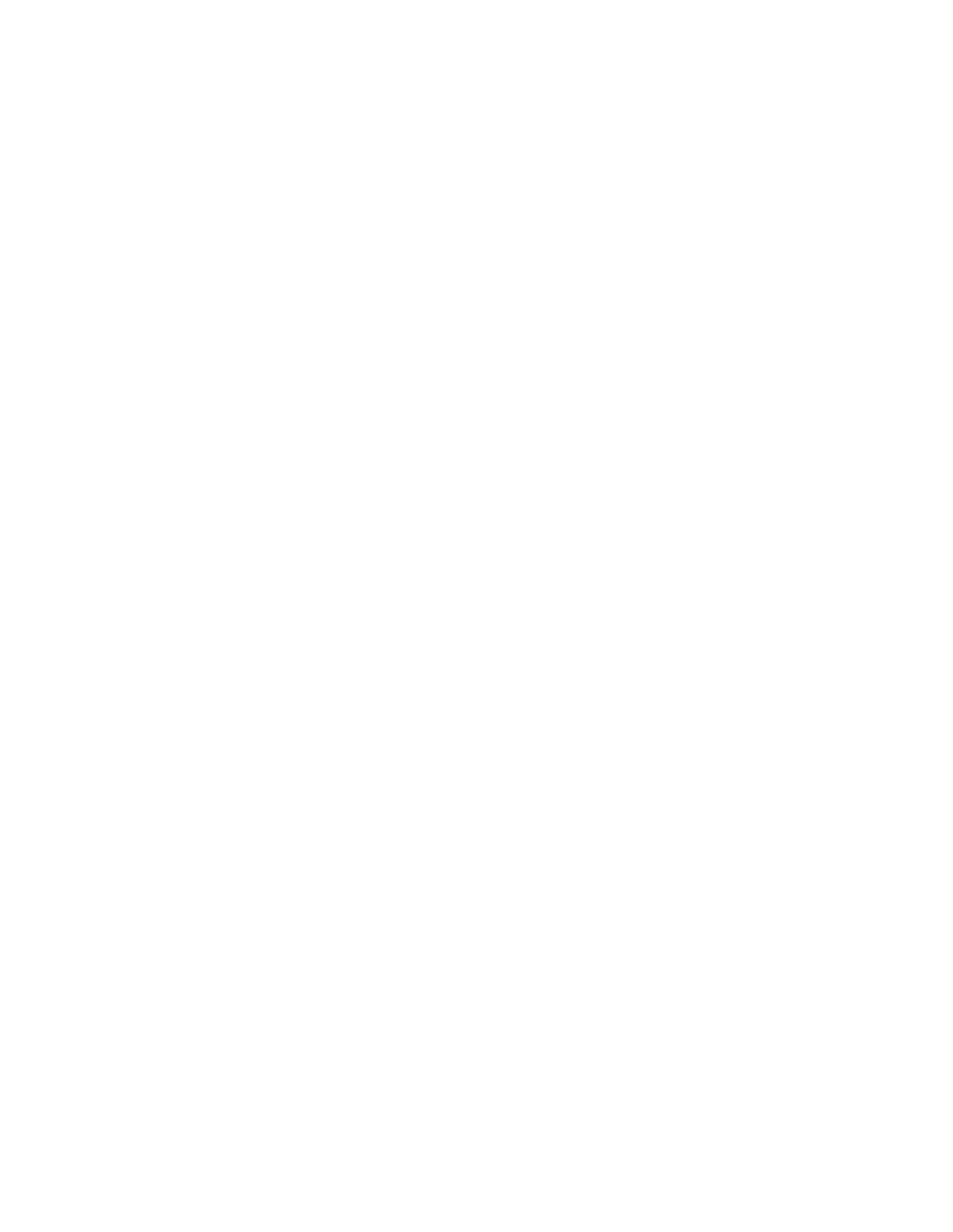# **2020 FORM 760ES MAILING ADDRESSES AND PHONE NUMBERS**

Filing online is the fastest and easiest way to make payments. If you do not file online, mail your Form 760ES and payment directly to the Department of Taxation, P.O. Box 1478, Richmond, VA 23218 or use the listing below to look up the mailing address for the county or city where you intend to file.

|                                                                            | Use this column for the first voucher filed for the taxable year.                                                                                    | Use this column for subsequent vouchers.                                    |                                                                                                                                                       |  |  |
|----------------------------------------------------------------------------|------------------------------------------------------------------------------------------------------------------------------------------------------|-----------------------------------------------------------------------------|-------------------------------------------------------------------------------------------------------------------------------------------------------|--|--|
|                                                                            | <b>Commissioner of the Revenue</b><br>* Denotes Department of Taxation                                                                               | <b>Treasurer</b><br>* Denotes Department of Taxation                        |                                                                                                                                                       |  |  |
| <b>City/County</b><br><b>Local Phone Address</b>                           | <b>ZIP Code</b>                                                                                                                                      | <b>City/County</b><br><b>Local Phone Address</b>                            | <b>ZIP Code</b>                                                                                                                                       |  |  |
|                                                                            | 001 Accomack County. 757-787-5747 . P.O. Box 186, Accomac 23301-0186                                                                                 |                                                                             | 001 Accomack County. 757-787-5738 . P.O. Box 296, Accomac 23301-0296                                                                                  |  |  |
|                                                                            | 003 Albemarle County* 434-296-5851 . P.O. Box 1478, Richmond. 23218-1478                                                                             |                                                                             | 003 Albemarle County* 434-296-5851 . P.O. Box 1478, Richmond. 23218-1478                                                                              |  |  |
|                                                                            | 510 Alexandria City * 703-746-3909 . P.O. Box 1478, Richmond. 23218-1478                                                                             |                                                                             | 510 Alexandria City* 703-746-3902 . P.O. Box 1478, Richmond. 23218-1478                                                                               |  |  |
| 005 Alleghany County 540-863-6640 . 9212 Winterberry Ave., Ste. E,         |                                                                                                                                                      | 005 Alleghany County 540-863-6630 . 9212 Winterberry Ave., Ste. F,          |                                                                                                                                                       |  |  |
|                                                                            | . Covington 24426<br>007 Amelia County  804-561-2158 . P.O. Box 269, Amelia CH 23002                                                                 |                                                                             | 007 Amelia County 804-561-2145 . P.O. Box 730, Amelia CH 23002                                                                                        |  |  |
|                                                                            | 009 Amherst County  434-946-9310 . P.O. Box 719, Amherst 24521                                                                                       |                                                                             | 009 Amherst County 434-946-9318 . P.O. Box 449, Amherst 24521                                                                                         |  |  |
|                                                                            | 011 Appomattox Co. 434-352-7450 . P.O. Box 125, Appomattox 24522                                                                                     |                                                                             | 011 Appomattox Co. 434-352-5200 . P.O. Box 689, Appomattox 24522                                                                                      |  |  |
|                                                                            | 013 Arlington County* 703-228-3055 . P.O. Box 1478, Richmond. 23218-1478                                                                             |                                                                             | 013 Arlington County* 703-228-3255 . P.O. Box 1478, Richmond. 23218-1478                                                                              |  |  |
|                                                                            | 015 Augusta County  540-245-5640 . P.O. Box 959, Verona 24482                                                                                        |                                                                             | 015 Augusta County 540-245-5660 . P.O. Box 590, Verona 24482                                                                                          |  |  |
|                                                                            | 017 Bath County 540-839-7231 . P.O. Box 130, Warm Springs 24484                                                                                      |                                                                             | 017 Bath County 540-839-7256 . P.O. Box 306, Warm Springs 24484                                                                                       |  |  |
|                                                                            | 019 Bedford County. 540-586-7621 . 122 E. Main St., Ste. 103, Bedford. 24523                                                                         |                                                                             | 019 Bedford County. 540-586-7670 . 122 E. Main St., Ste. 101, Bedford. 24523                                                                          |  |  |
|                                                                            | 021 Bland County 276-688-4291 . P.O. Box 130, Bland 24315                                                                                            |                                                                             | 021 Bland County 276-688-3741 . P.O. Box 145, Bland 24315                                                                                             |  |  |
|                                                                            | 023 Botetourt County. 540-928-2050 . P.O. Box 128, Fincastle 24090-0128<br>520 Bristol City 276-645-7316 . 497 Cumberland St., RM 101, Bristol 24201 |                                                                             | 023 Botetourt County 540-928-2030. P.O. Box 100, Fincastle  24090-0100<br>520 Bristol City 276-645-7311 . 497 Cumberland St., RM 102, Bristol . 24201 |  |  |
| 025 Brunswick County. 434-848-2313 . P.O. Box 669,                         |                                                                                                                                                      | 025 Brunswick County. 434-848-2512 . 228 N. Main Street, Room 104,          |                                                                                                                                                       |  |  |
|                                                                            | 027 Buchanan County 276-935-6542. P.O. Box 1042, Grundy24614                                                                                         |                                                                             | 027 Buchanan County 276-935-6551. P.O. Box 1056, Grundy24614                                                                                          |  |  |
|                                                                            | 029 Buckingham Co 434-969-4972. P.O. Box 138, Buckingham23921                                                                                        |                                                                             | 029 Buckingham Co 434-969-4744 . P.O. Box 106, Buckingham23921                                                                                        |  |  |
|                                                                            | 530 Buena Vista City 540-261-8610. 2039 Sycamore Ave., Buena Vista24416                                                                              |                                                                             | 530 Buena Vista City 540-261-8620. 2039 Sycamore Ave., Buena Vista24416                                                                               |  |  |
|                                                                            | 031 Campbell County 434-332-9518 . P.O. Box 66, Rustburg 24588                                                                                       |                                                                             | 031 Campbell County 434-332-9590 . P.O. Box 37, Rustburg 24588                                                                                        |  |  |
|                                                                            | 033 Caroline County 804-633-4050 . P.O. Box 819, Bowling Green 22427<br>035 Carroll County* 276-730-3080. P.O. Box 1478, Richmond 23218-1478         |                                                                             | 033 Caroline County 804-633-5291 . P.O. Box 431, Bowling Green 22427<br>035 Carroll County* 276-730-3060. P.O. Box 1478, Richmond 23218-1478          |  |  |
|                                                                            | 036 Charles City Co*. 804-652-2161 . P.O. Box 1478, Richmond. 23218-1478                                                                             |                                                                             | 036 Charles City Co*. 804-652-4738 . P.O. Box 1478, Richmond. 23218-1478                                                                              |  |  |
|                                                                            | 037 Charlotte County. 434-542-5546 . P.O. Box 308, Charlotte C.H. 23923                                                                              |                                                                             | 037 Charlotte County. 434-542-5125 . P.O. Box 267, Charlotte C.H. 23923                                                                               |  |  |
|                                                                            | 540 Charlottesville City 434-970-3160 . P.O. Box 2964, Charlottesville 22902                                                                         |                                                                             | 540 Charlottesville City 434-970-3146 . P.O. 2854, Charlottesville 22902-2854                                                                         |  |  |
|                                                                            | 550 Chesapeake City 757-382-6732 . P.O. Box 15285, Chesapeake 23328                                                                                  |                                                                             | 550 Chesapeake City 757-382-6525 . P.O. Box 16495, Chesapeake 23328                                                                                   |  |  |
|                                                                            | 041 Chesterfield Co. 804-748-1281 . P.O. Box 124, Chesterfield 23832                                                                                 |                                                                             | 041 Chesterfield Co. 804-748-1201 . P.O. Box 70, Chesterfield 23832                                                                                   |  |  |
|                                                                            | 043 Clarke County 540-955-5108. P.O. Box 67, Berryville 22611                                                                                        |                                                                             | 043 Clarke County. 540-955-5160 . P.O. Box 537, Berryville 22611                                                                                      |  |  |
|                                                                            | 570 Colonial Hgts. City 804-520-9280 . P.O. Box 3401, Colonial Heights 23834                                                                         |                                                                             | 570 Colonial Hts. City 804-520-9321 . P.O. Box 3401, Colonial Heights 23834                                                                           |  |  |
|                                                                            | 580 Covington City 540-965-6350 . P.O. Drawer 58, Covington 24426<br>045 Craig County. 540-864-6241 . P.O. Box 186, New Castle 24127                 |                                                                             | 580 Covington City 540-965-6340 . P.O. Drawer 878, Covington 24426<br>045 Craig County. 540-864-5641 . P.O. Box 57, New Castle 24127                  |  |  |
|                                                                            | 047 Culpeper County. 540-727-3443 . P.O. Box 1807, Culpeper 22701                                                                                    |                                                                             | 047 Culpeper County. 540-727-3442 . P.O. Box 1447, Culpeper 22701                                                                                     |  |  |
|                                                                            | 049 Cumberland Co 804-492-4280. P.O. Box 77, Cumberland23040                                                                                         |                                                                             | 049 Cumberland Co 804-492-4297. P.O. Box 28, Cumberland23040                                                                                          |  |  |
|                                                                            | 590 Danville City 434-799-5145 . P.O. Box 480, Danville 24543                                                                                        |                                                                             | 590 Danville City 434-799-5140 . P.O. Box 1565, Danville 24543                                                                                        |  |  |
|                                                                            | 051 Dickenson County 276-926-1646 . P.O. Box 1067, Clintwood. 24228                                                                                  |                                                                             | 051 Dickenson County 276-926-1610 . P.O. Box 708, Clintwood24228                                                                                      |  |  |
|                                                                            | 053 Dinwiddie County 804-469-4500 . P.O. Box 104, Dinwiddie 23841                                                                                    |                                                                             | 053 Dinwiddie County 804-469-4500 . P.O. Box 178, Dinwiddie 23841                                                                                     |  |  |
|                                                                            | 595 Emporia City. 434-634-5405 . P.O. Box 956, Emporia 23847                                                                                         |                                                                             | 595 Emporia City. 434-634-2349 . P.O. Box 511, Emporia 23847                                                                                          |  |  |
|                                                                            | 057 Essex County 804-443-4737 . P.O. Box 879, Tappahannock 22560<br>600 Fairfax City 703-385-7880 . Room 224, City Hall, 10455 Armstrong St.,        |                                                                             | 057 Essex County 804-443-4371 . P.O. Box 489, Tappahannock 22560<br>600 Fairfax City 703-385-7900 . Room 234, City Hall, 10455 Armstrong St.,         |  |  |
|                                                                            | Fairfax22030                                                                                                                                         |                                                                             | Fairfax22030                                                                                                                                          |  |  |
|                                                                            | 059 Fairfax County * 703-324-3857 . P.O. Box 1478, Richmond. 23218-1478                                                                              |                                                                             | 059 Fairfax County*. 703-324-3857 . P.O. Box 1478, Richmond. 23218-1478                                                                               |  |  |
| 610 Falls Church City 703-248-5065 . 300 Park Ave., #202W,                 |                                                                                                                                                      | 610 Falls Church City 703-248-5046 . 300 Park Ave., #201W,                  |                                                                                                                                                       |  |  |
|                                                                            | Falls Church 22046-3301                                                                                                                              |                                                                             | Falls Church 22046-3301                                                                                                                               |  |  |
|                                                                            | 061 Fauguier County 540-422-8163. P.O. Box 149, Warrenton  20188-0149                                                                                |                                                                             | 061 Fauquier County 540-422-8194. P.O. Box 677, Warrenton 20188                                                                                       |  |  |
|                                                                            | 063 Floyd County  540-745-9345. 100 E. Main St., Box 5, Floyd24091<br>065 Fluvanna County* 434-591-1940. P.O. Box 1478, Richmond 23218-1478          |                                                                             | 063 Floyd County  540-745-9357. 100 E. Main St., Rm 202, Floyd 24091<br>065 Fluvanna County* 434-591-1945. P.O. Box 1478, Richmond 23218-1478         |  |  |
|                                                                            | 620 Franklin City 757-562-1157 . 207 West Second Ave., Franklin. 23851                                                                               |                                                                             | 620 Franklin City 757-562-8543 . 207 West Second Ave., Franklin. 23851                                                                                |  |  |
| 067 Franklin County  540-483-3083. 1255 Franklin St., Suite 102,           |                                                                                                                                                      | 067 Franklin County  540-483-3078. 1255 Franklin St. Suite 101,             |                                                                                                                                                       |  |  |
|                                                                            |                                                                                                                                                      |                                                                             |                                                                                                                                                       |  |  |
|                                                                            | 069 Frederick County  540-665-5681. P.O. Box 552, Winchester22604                                                                                    |                                                                             | 069 Frederick County  540-665-5607 . P.O. Box 225, Winchester 22604                                                                                   |  |  |
|                                                                            | 630 Fredericksburg City . 540-372-1004 . P.O. Box 644, Fredericksburg22404                                                                           |                                                                             | 630 Fredericksburg City . 540-372-1001 . P.O. Box 267, Fredericksburg22404                                                                            |  |  |
|                                                                            | 640 Galax City* 276-236-2528 . P.O. Box 1478, Richmond. 23218-1478<br>071 Giles County 540-921-3321. 130 N. Main St., Pearisburg24134                |                                                                             | 640 Galax City* 276-236-2131 . P.O. Box 1478, Richmond. 23218-1478<br>071 Giles County 540-921-1240. 130 N. Main St., Pearisburg24134                 |  |  |
|                                                                            | 073 Gloucester County 804-693-3451 . 6489 Main St., Ste. 137, Gloucester. . 23061                                                                    |                                                                             | 073 Gloucester County 804-693-2141 . 6489 Main St., Gloucester 23061-6102                                                                             |  |  |
|                                                                            | 075 Goochland County 804-556-5807 . P.O. Box 60, Goochland 23063                                                                                     |                                                                             | 075 Goochland County 804-556-5806 . P.O. Box 188, Goochland 23063                                                                                     |  |  |
|                                                                            | 077 Grayson County 276-773-2381 . P.O. Box 126, Independence 24348                                                                                   |                                                                             | 077 Grayson County 276-773-2371 . P.O. Box 127, Independence 24348                                                                                    |  |  |
|                                                                            | 079 Greene County* 434-985-5211 . P.O. Box 1478, Richmond. 23218-1478                                                                                |                                                                             | 079 Greene County* 434-985-1456 . P.O. Box 1478, Richmond. 23218-1478                                                                                 |  |  |
| 081 Greensville County 434-348-4227 . 1781 Greensville Co. Cir., Room 132, |                                                                                                                                                      | 081 Greensville County 434-348-4229. 1781 Greensville Co. Circle, Room 122, |                                                                                                                                                       |  |  |
|                                                                            |                                                                                                                                                      |                                                                             |                                                                                                                                                       |  |  |
|                                                                            | 083 Halifax County 434-476-3314 . P.O. Box 1847, Halifax 24558                                                                                       |                                                                             | 083 Halifax County 434-476-3318 . P.O. Box 825, Halifax 24558                                                                                         |  |  |
|                                                                            | 650 Hampton City 757-727-6690 . P.O. Box 636, Hampton 23669-0636<br>085 Hanover County 804-365-6129 . P.O. Box 129, Hanover 23069                    |                                                                             | 650 Hampton City 757-727-6374 . P.O. Box 638, Hampton 23669-0638<br>085 Hanover County 804-365-6050 . P.O. Box 200, Hanover 23069                     |  |  |
|                                                                            | 660 Harrisonburg City 540-432-7704 . 409 S Main St., Harrisonburg 22801-3610                                                                         |                                                                             | 660 Harrisonburg City 540-432-7705 . P.O. Box 1007, Harrisonburg 22803-1007                                                                           |  |  |
|                                                                            | 087 Henrico County* 804-501-4263 . P.O. Box 1478, Richmond. 23218-1478                                                                               |                                                                             | 087 Henrico County* 804-501-4729 . P.O. Box 1478, Richmond. 23218-1478                                                                                |  |  |
|                                                                            | 089 Henry County 276-634-4690 . P.O. Box 1077, Collinsville 24078-1077                                                                               |                                                                             | 089 Henry County 276-634-4675 . P.O. Box 218, Collinsville 24078-0218                                                                                 |  |  |
|                                                                            | 091 Highland County 540-468-2142. P.O. Box 148, Monterey 24465                                                                                       |                                                                             | 091 Highland County 540-468-2265. P.O. Box 512, Monterey 24465                                                                                        |  |  |
|                                                                            | 670 Hopewell City 804-541-2237 . P.O. Box 1604, Hopewell 23860                                                                                       |                                                                             | 670 Hopewell City 804-541-2240 . P.O. Box 199, Hopewell 23860                                                                                         |  |  |
|                                                                            | 093 Isle of Wight Co. 757-365-6222 . P.O. Box 107, Isle of Wight. 23397-0107                                                                         |                                                                             | 093 Isle of Wight Co. 757-365-6228 . P.O. Box 79, Isle of Wight. 23397-0079                                                                           |  |  |
| 097 King & Queen Co 804-785-5976. P.O. Box 178,                            | 095 James City County 757-253-6695 . P.O. Box 283, Williamsburg 23187                                                                                | 097 King & Queen Co 804-785-5978. P.O. Box 98,                              | 095 James City County 757-253-6705 . P.O. Box 8701, Williamsburg 23187                                                                                |  |  |
|                                                                            | King & Queen Court House 23085                                                                                                                       |                                                                             | King and Queen Courthouse 23085                                                                                                                       |  |  |